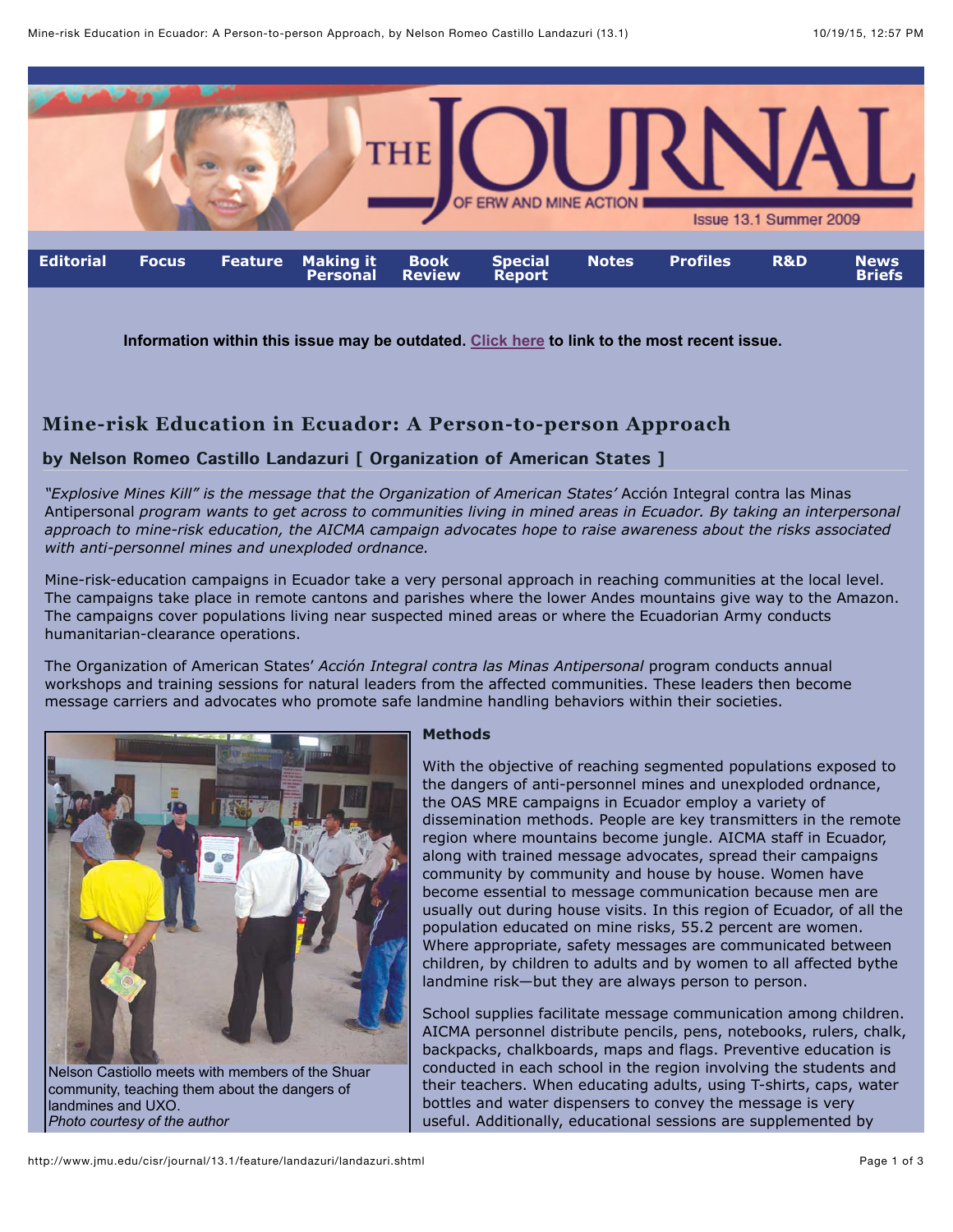audio-visual materials, and stickers, pamphlets and posters are

distributed. All this material carries the message that "Explosive Mines Kill" in both Spanish and Shuar, the native language. Educational sessions for adults take place in community settings with most adults and village elders attending.

The AICMA program also has two telephone lines dedicated to MRE, so the local population has direct communication with program staff from the nearest town. The locals are able to provide information about possible mined areas and can communicate the need to conduct preventive education. They can also report the occurrence of landmine incidents.

# **Campaign Phases**

AICMA in Ecuador has succeeded in carrying out its annual MRE campaign in four phases:

**Phase one.** AICMA campaign managers train local leaders from the cantons and parishes along with local school teachers, both male and female, as principal campaign communicators and advocates. The program facilitators establish face-to-face contact at the community level by means of question-and-answer sessions. These discussions educate the community on proper procedures when confronting AP mines or unexploded ordnance.

**Phase two.** The AICMA program conducts educational campaigns throughout the region by way of interpersonal communication to promote necessary changes in behaviors among members of affected communities.

**Phase three.** AICMA monitors the effectiveness of the campaigns presented by the campaign communicators. It also assesses how successfully the educational materials spread campaign messages and awareness to children and adults. Since 2004 there have been no reported incidents.<sup>1</sup>

**Phase four**. The AICMA program sustains motivation for safe behaviors by revisiting schools. The program underwrites the local construction of blackboards or additional school supplies to reinforce the campaign's themes and its "Explosive Mines Kill" message.

# **MRE Campaigns and General Education**

To date, no formal integration exists between MRE campaigns and state education programs. Nevertheless, teachers in each school review safety issues concerning anti-personnel mines with their students. It is worth noting that MRE campaigns are organized and coordinated by the national demining authority known as the *Centro de Desminado de Ecuador*. The demining sector of the Ecuadorian Army, called the General Demining Command, and the local Red Cross, participated as well.

It is essential to include the active participation of the government and its many stakeholders. Involvement by all stakeholders encourages the population to take safety precautions when faced with AP mines. This attention to proper procedures can help avoid injury and death.

# **The Personal Touch**

In the remote region next to the international border with Peru, where most humanitarian-demining operations and MRE campaigns currently take place, person-to-person interaction is extremely important. Several Shuar communities still live as their ancestors did without electricity, roads or modern communications. Transistor radios and the occasional two-way radio are present, but the main form of communication remains personal interaction. AICMA MRE campaigns also take into account local customs, authority models, mainstream education levels and other cultural issues such as language and environment.

Successful communication with the indigenous population depends on effective methods of relaying information. The AICMA's successful MRE campaigns in Ecuador are based on their ability to deliver the programs locally, in a personal way.  $\mathbf{\Phi}$ 

# **Biography**

**Nelson Romeo Castillo Landazuri**, born in Tulcán, Ecuador, holds a Bachelor of Arts in social sciences with a concentration in teaching from Ecuador's Army Polytechnic Institute. He currently designs and oversees all mine-risk education campaigns and manages the victim-assistance program under the OAS–AICMA in Ecuador.